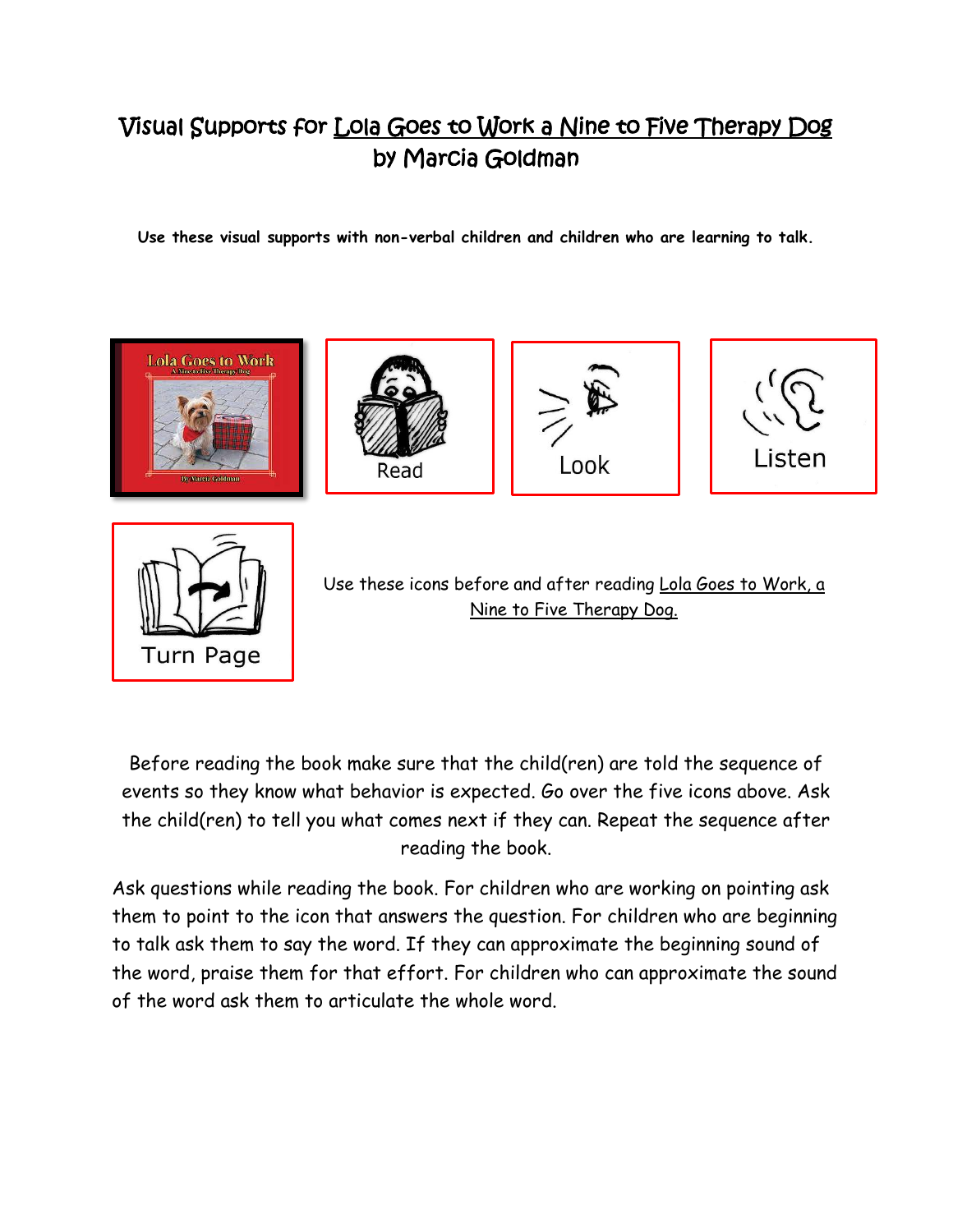

Use these icons while reading Lola Goes to Work, a Nine to Five Therapy Dog: